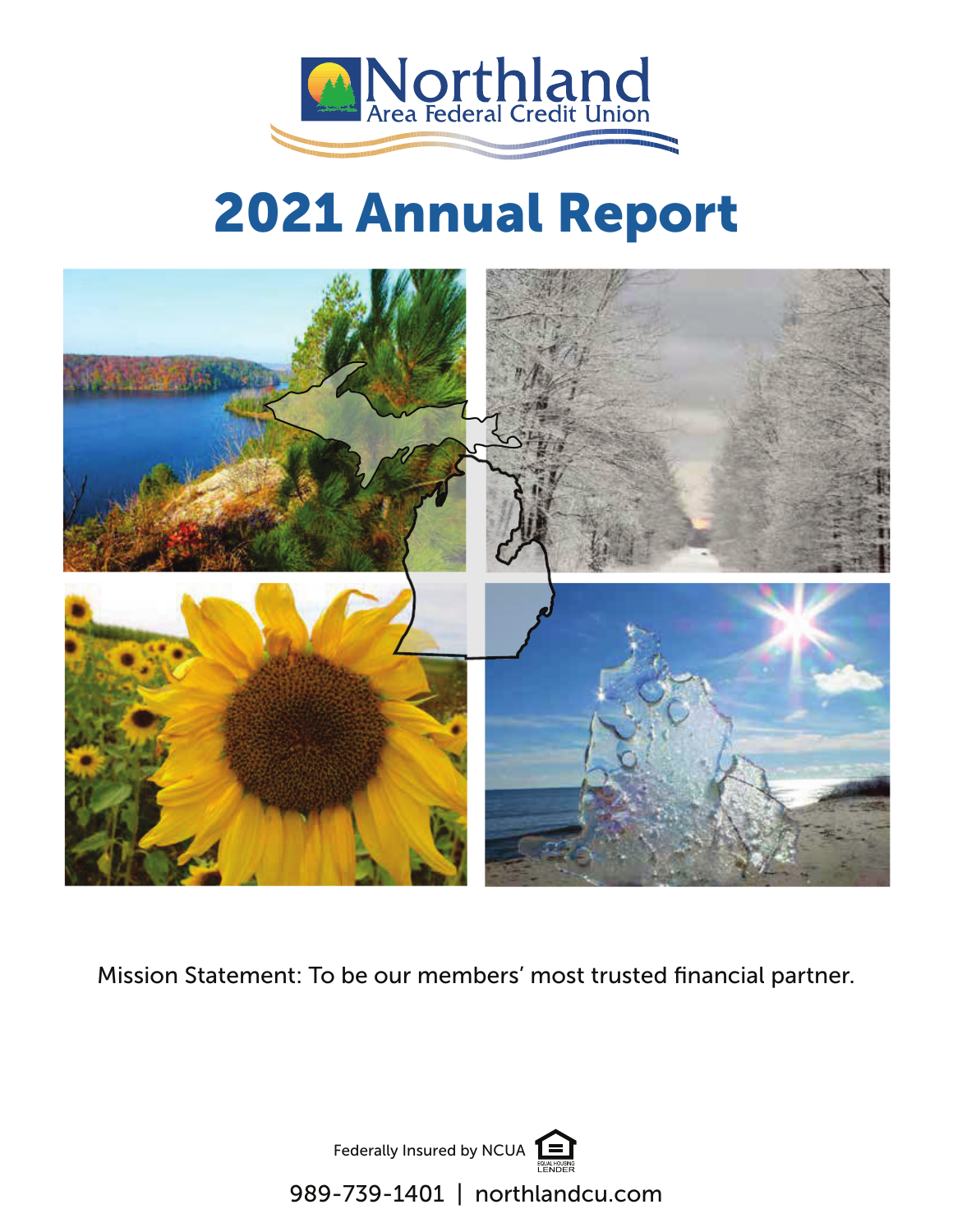### Net Income





### Total Assets





### Total Equity



## Return on Average Assets Net Worth to Total Assets %



Total Deposits



Gross Loans **Total Members** 



2.

g.

**Orthland**<br>a Federal Credit Union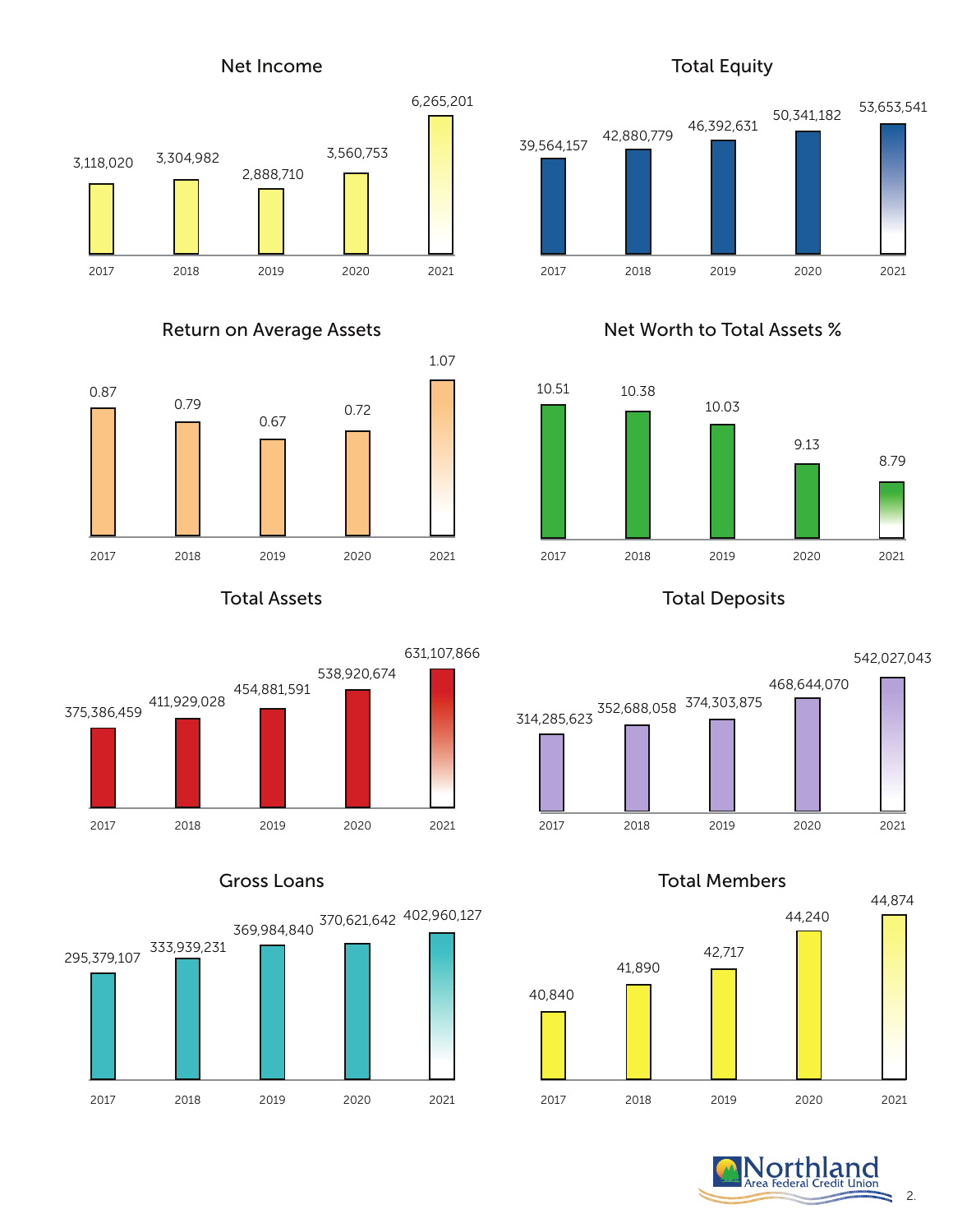| <b>Balance Sheet (unaudited)</b>       |                              |                              | <b>Board of Directors</b>          |
|----------------------------------------|------------------------------|------------------------------|------------------------------------|
|                                        | Dec 2020<br><b>Month End</b> | Dec 2021<br><b>Month End</b> | <b>Michael Palumbo</b><br>Chairman |
| <b>ASSETS</b>                          |                              |                              |                                    |
| Total Loans                            | \$370,621,642                | \$402,960,127                | <b>Jean Thomas</b>                 |
| Allowance for Loan Losses              | (5,532,069)                  | (6,444,214)                  | Vice Chairman                      |
| Net Loans                              | 365,089,573                  | 396,515,913                  |                                    |
|                                        |                              |                              | <b>Tom Thompson</b>                |
| Cash                                   | 63,427,269                   | 17,236,768                   | Secretary                          |
| <b>Total Investments</b>               | 72,695,502                   | 178,329,632                  |                                    |
| Land, Building & Other Fixed Assets    | 22,110,148                   | 21,465,458                   | <b>Eileen Koutny</b>               |
| <b>Other Assets</b>                    | 15,598,182                   | 17,560,095                   | Treasurer                          |
| <b>Total Assets</b>                    | \$538,920,674                | \$631,107,866                | Jimmy Luthmann                     |
|                                        |                              |                              | <b>Board Member</b>                |
| <b>LIABILITIES &amp; EQUITY</b>        |                              |                              |                                    |
| <b>Total Deposits</b>                  | \$468,644,070                | \$542,027,043                | <b>Howard Spencer</b>              |
| Dividends and Interest Payable         | 342,010                      | 206,219                      | <b>Board Member</b>                |
| <b>Other Liabilities</b>               | 19,593,412                   | 35,221,063                   |                                    |
|                                        |                              |                              | <b>Gary Vick</b>                   |
| Reserves and Undivided Earnings        | 49,193,278                   | 55,456,480                   | <b>Board Member</b>                |
| Accumulated Other Comprehensive Income | 1,147,904                    | (1,802,939)                  |                                    |
| <b>Total Member Equity</b>             | 50,341,182                   | 53,653,541                   | <b>Ann Balfour</b>                 |
|                                        |                              |                              | Associate Board Member             |
| Total Liabilities & Member Equity      | \$538,920,674                | \$631,107,866                |                                    |

| <b>Income Statement (unaudited)</b>                                                     |                                       |                                       | <b>Supervisory Committee</b>    |
|-----------------------------------------------------------------------------------------|---------------------------------------|---------------------------------------|---------------------------------|
|                                                                                         | Dec 2020                              | Dec 2021                              | <b>Timothy Jenks</b>            |
|                                                                                         | <b>Year to Date</b>                   | <b>Year to Date</b>                   | Chairman                        |
| Interest on Loans                                                                       | \$16,732,436                          | \$16,688,978                          | Dorothy Fern                    |
| Interest on Investments                                                                 | 1,039,100                             | 2,763,816                             | Vice Chairman                   |
| <b>Total Interest Income</b>                                                            | 17,771,536                            | 19,452,794                            | Susan Bluck                     |
| Dividend and Interest Expense                                                           | 2,433,203                             | 1,671,586                             | Secretary                       |
| Interest on Borrowed Funds                                                              | 334,034                               | 188,809                               | <b>Monica Hughes</b>            |
| <b>Total Interest Expense</b>                                                           | 2,767,237                             | 1,860,395                             | Committee Member                |
| Net Interest Income<br>Provision for Loan Losses<br>Net Interest Income After Provision | 15,004,299<br>1,690,000<br>13,314,299 | 17,592,399<br>1,200,000<br>16,392,399 | Diana Allen<br>Committee Member |
| Other Income                                                                            | 6,774,916                             | 7,029,754                             |                                 |
| <b>Operating Expenses</b>                                                               | 16,528,462                            | 17,156,952                            |                                 |
| <b>Net Income</b>                                                                       | \$3,560,753                           | \$6,265,201                           |                                 |
| <b>Key Ratios</b>                                                                       | Dec 2020<br><b>Month End</b>          | Dec 2021<br><b>Month End</b>          |                                 |
| Net Worth to Total Assets                                                               | 9.13%                                 | 8.79%                                 |                                 |
| Delinquent Loans > 60 Days/Total Loans                                                  | 0.18%                                 | 0.19%                                 |                                 |
| Return on Average Assets                                                                | 0.72%                                 | 1.07%                                 |                                 |